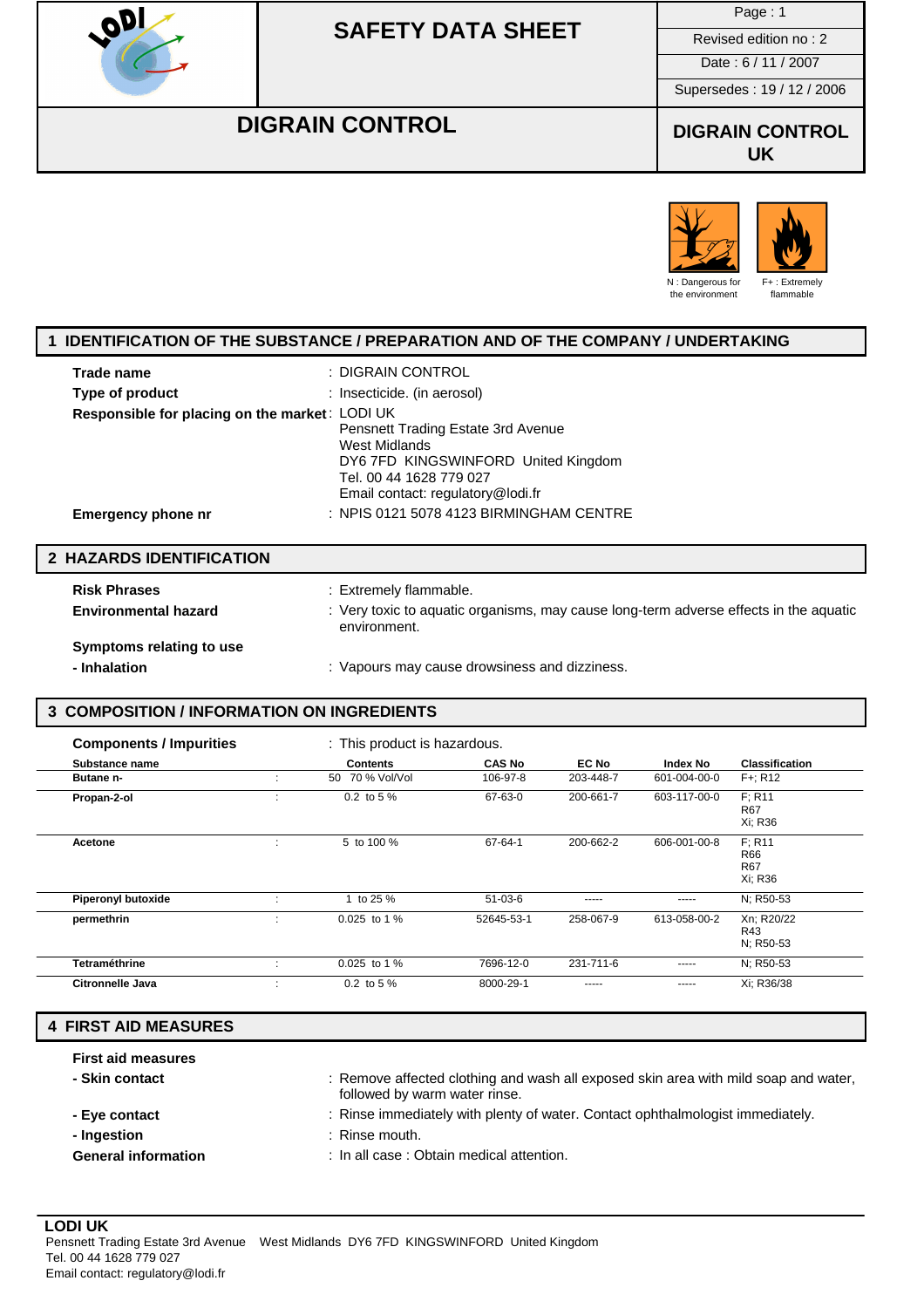

Page : 2

Date : 6 / 11 / 2007

Supersedes : 19 / 12 / 2006

# **DIGRAIN CONTROL DIGRAIN CONTROL**

**UK**

| <b>5 FIRE-FIGHTING MEASURES</b> |                                                                                                                                                                           |
|---------------------------------|---------------------------------------------------------------------------------------------------------------------------------------------------------------------------|
| <b>Flammable class</b>          | : Extremely flammable.                                                                                                                                                    |
| <b>Prevention</b>               | : No smoking. Keep away from sources of ignition.                                                                                                                         |
| <b>Extinguishing media</b>      | : Foam. Carbon dioxide. Dry powder. Use extinguishing media appropriate for<br>surrounding fire.                                                                          |
| <b>Protection against fire</b>  | : Do not enter fire area without proper protective equipment, including respiratory<br>protection.                                                                        |
| <b>Special procedures</b>       | : Avoid (reject) fire-fighting water to enter environment.<br>Exercise caution when fighting any chemical fire.<br>Use water spray or fog for cooling exposed containers. |

| <b>6 ACCIDENTAL RELEASE MEASURES</b> |                                                                                                                                                          |  |  |
|--------------------------------------|----------------------------------------------------------------------------------------------------------------------------------------------------------|--|--|
| <b>Personal precautions</b>          | : Equip cleanup crew with proper protection. Wear recommended personal protective<br>equipment.                                                          |  |  |
| <b>Environmental precautions</b>     | : Notify authorities if product enters sewers or public waters. Toxic to aquatic life.                                                                   |  |  |
| Clean up methods                     | : Clean up any spills as soon as possible, using an absorbent material to collect it.<br>Sweep or shovel spills into appropriate container for disposal. |  |  |

#### **7 HANDLING AND STORAGE**

| General<br>Precautions in handling and storage | : Avoid all unnecessary exposure.<br>: Keep away from sources of ignition - No Smoking.                                                                                                                                                                                                                                                                                                                                                                                                                                                                                                |
|------------------------------------------------|----------------------------------------------------------------------------------------------------------------------------------------------------------------------------------------------------------------------------------------------------------------------------------------------------------------------------------------------------------------------------------------------------------------------------------------------------------------------------------------------------------------------------------------------------------------------------------------|
| <b>Storage</b>                                 | : Use special care to avoid static electric charges. Store in tightly closed packings.<br>Keep only in the original container in a cool, well ventilated place.                                                                                                                                                                                                                                                                                                                                                                                                                        |
| Storage - away from                            | : Direct sunlight. Heat sources. Sparks. Open flame.                                                                                                                                                                                                                                                                                                                                                                                                                                                                                                                                   |
| <b>Handling</b>                                | : Do not breathe gas, fumes, vapour or spray. Where contact with eyes or skin is<br>likely, wear suitable protection. Ensure prompt removal from eyes. Handle in<br>accordance with good industrial hygiene and safety procedures. For even minor<br>contact, immediately remove contaminated clothing/wash skin thoroughly with mild<br>soap / water. Keep away from food, drink and animal feeding stuffs. Keep away from<br>food, drink and animal feeding stuffs. Wash hands and other exposed areas with<br>mild soap and water before eat, drink or smoke and when leaving work. |

#### **8 EXPOSURE CONTROLS / PERSONAL PROTECTION**

| <b>Personal protection</b>          |                                                                                                                                                                                                                                                                                                                                                                |
|-------------------------------------|----------------------------------------------------------------------------------------------------------------------------------------------------------------------------------------------------------------------------------------------------------------------------------------------------------------------------------------------------------------|
| - Skin protection                   | : When skin contact is possible, protective clothing including gloves, apron, sleeves,<br>boots, head and face protection must be worn.                                                                                                                                                                                                                        |
| - Others                            | : Ventilate area.                                                                                                                                                                                                                                                                                                                                              |
| Industrial hygiene                  | : Ensure prompt removal from eyes, skin and clothing. Emergency eye wash<br>fountains and safety showers should be available in the immediate vicinity of any<br>potential exposure.                                                                                                                                                                           |
| <b>Occupational Exposure Limits</b> | : Butane $n-$ : TLV© -TWA [ppm] : 800<br>Butane n-: OEL (UK)-LTEL [ppm]: 600<br>Butane n-: OEL (UK)-STEL [ppm]: 750<br>Butane n-: VME - France [ppm]: 800<br>Butane n-: MAK - Germany [ppm]: 1000<br>Acetone: OEL (UK)-LTEL [ppm]: 500<br>Acetone: OEL (UK)-STEL [ppm]: 1500<br>Propan-2-ol: OEL (UK)-LTEL [ppm]: 400<br>Propan-2-ol: OEL (UK)-STEL [ppm]: 500 |
| <b>Exposure controls</b>            | : This product contains hazardous components for the aquatic environment. Avoid<br>release to the environment.                                                                                                                                                                                                                                                 |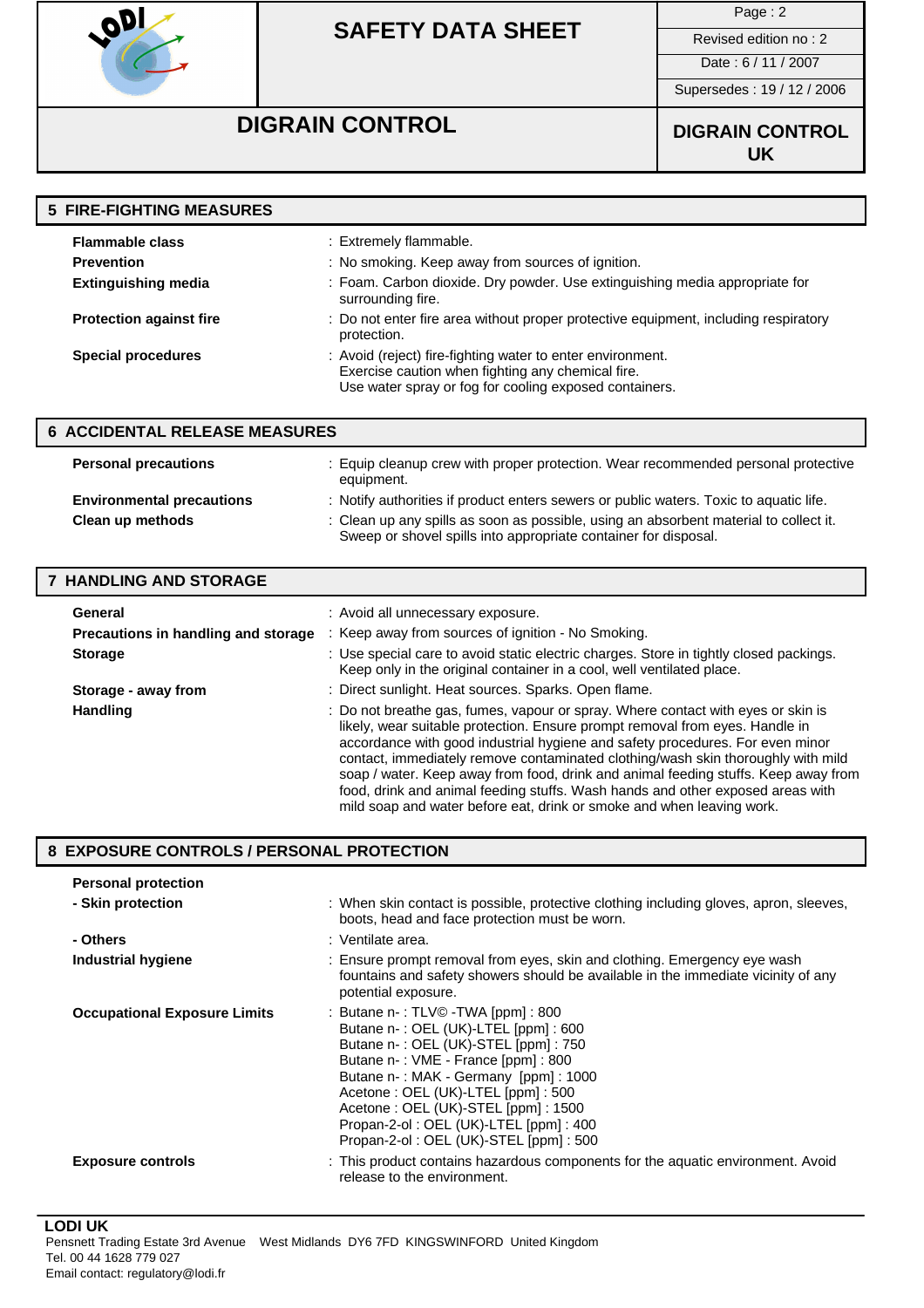

Page : 3

Date : 6 / 11 / 2007

Supersedes : 19 / 12 / 2006

# **DIGRAIN CONTROL DIGRAIN CONTROL**

**UK**

| 9 PHYSICAL AND CHEMICAL PROPERTIES    |                                                                                                                                                                                                                                                                                                                                                       |  |  |
|---------------------------------------|-------------------------------------------------------------------------------------------------------------------------------------------------------------------------------------------------------------------------------------------------------------------------------------------------------------------------------------------------------|--|--|
| Physical state at 20 ℃                | : Liquid.                                                                                                                                                                                                                                                                                                                                             |  |  |
| Colour                                | : Yellow.                                                                                                                                                                                                                                                                                                                                             |  |  |
| Odour                                 | : Lemon.                                                                                                                                                                                                                                                                                                                                              |  |  |
| <b>Density</b>                        | : <1                                                                                                                                                                                                                                                                                                                                                  |  |  |
| Flash point [°C]                      | : $<$ 21°C                                                                                                                                                                                                                                                                                                                                            |  |  |
| <b>10 STABILITY AND REACTIVITY</b>    |                                                                                                                                                                                                                                                                                                                                                       |  |  |
| Hazardous decomposition products      |                                                                                                                                                                                                                                                                                                                                                       |  |  |
| <b>Hazardous reactions</b>            | : In use, may form flammable/explosive vapour-air mixture.                                                                                                                                                                                                                                                                                            |  |  |
| <b>Hazardous properties</b>           | : None under normal conditions.                                                                                                                                                                                                                                                                                                                       |  |  |
| <b>Materials to avoid</b>             | : Strong acids, bases.                                                                                                                                                                                                                                                                                                                                |  |  |
| <b>Conditions to avoid</b>            | : Heat. Direct sunlight. Open flame. Sparks.                                                                                                                                                                                                                                                                                                          |  |  |
| <b>11 TOXICOLOGICAL INFORMATION</b>   |                                                                                                                                                                                                                                                                                                                                                       |  |  |
| On product                            | : Not expected to be toxic.                                                                                                                                                                                                                                                                                                                           |  |  |
| Rat oral LD50 [mg/kg]                 | : Permethrin: 430 mg/Kg                                                                                                                                                                                                                                                                                                                               |  |  |
|                                       | Tetramethrin: > 5000 mg/Kg                                                                                                                                                                                                                                                                                                                            |  |  |
| <b>12 ECOLOGICAL INFORMATION</b>      |                                                                                                                                                                                                                                                                                                                                                       |  |  |
| <b>Ecological effects information</b> | : Very toxic to aquatic organisms, may cause long-term adverse effects in the aquatic<br>environment.                                                                                                                                                                                                                                                 |  |  |
| <b>Environmental precautions</b>      | : Do not allow minor leaks or spills to accumulate on walking surfaces.<br>Prevent entry to sewers and public waters.<br>Do not contaminate water with the product or its container. Do not clean application<br>equipment near surface water.                                                                                                        |  |  |
| 48 H-LC50 - Daphnia magna [mg/l]      | : Permethrin: 0.0006 mg/L<br>Tetramethrin: 0.0037 mg/L                                                                                                                                                                                                                                                                                                |  |  |
| <b>13 DISPOSAL CONSIDERATIONS</b>     |                                                                                                                                                                                                                                                                                                                                                       |  |  |
| General                               | Container under pressure. Do not drill or burn even after use.<br>WHEN TOTALLY EMPTY, containers are recyclable like any other packing.<br>Dispose of this material and its container at hazardous or special waste collection<br>point. Dispose in a safe manner in accordance with local/national regulations. Avoid<br>release to the environment. |  |  |
| <b>14 TRANSPORT INFORMATION</b>       |                                                                                                                                                                                                                                                                                                                                                       |  |  |
| <b>Shipping name</b>                  | : UN1950 AÉROSOLS, 2.1, 5F                                                                                                                                                                                                                                                                                                                            |  |  |
| UN No.                                | : 1950                                                                                                                                                                                                                                                                                                                                                |  |  |
| H.I. nr                               | $\sim$ $-$                                                                                                                                                                                                                                                                                                                                            |  |  |
| <b>ADR/RID</b>                        | : LQ2<br>Combination packagings - Inner packaging: Maximum: 1 I<br>Combination packagings - Package: Maximum: 30 kg<br>Inner packagings placed in shrink-wrapped or stretch-wrapped trays - Inner<br>packaging: Maximum contents: 1 l<br>Inner packagings placed in shrink-wrapped or stretch-wrapped trays - Package<br>Maximum: 20 kg               |  |  |

**LODI UK**

Pensnett Trading Estate 3rd Avenue West Midlands DY6 7FD KINGSWINFORD United Kingdom Tel. 00 44 1628 779 027 Email contact: regulatory@lodi.fr

Class : 2 Group : F